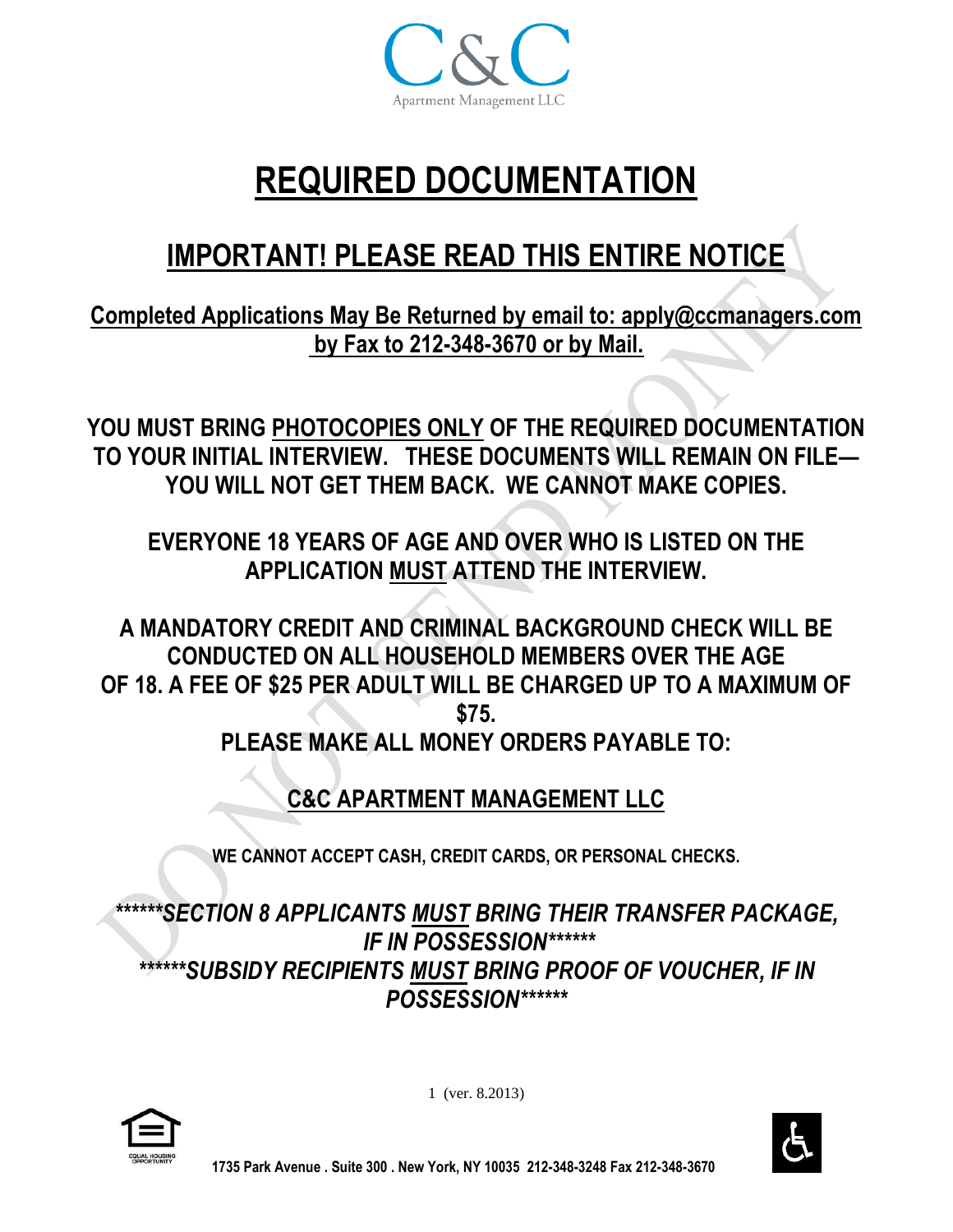

## **THE FOLLOWING DOCUMENTS MUST BE SUBMITTED FOR EVERYONE LISTED ON THE APPLICATION (IF APPLICABLE):**

\* Current Lease or Rental agreement - if you do not have a lease or rental agreement, you must bring a notarized letter from the Landlord (or person you live with) stating your residential status, whether or not you pay rent or utilities and how much of each.

- \* Last Six (6) Months Rent Receipts or Cancelled Checks
- \* Most Recent Electricity and Telephone Bills
- \* Section 8 Voucher or Certificate (if presently receiving)
- \* Birth Certificate(s), or Passport(s) & Social Security Card(s) for everyone in the household
- \* Picture ID(s) for all adults (example Driver's license, Non-Driver's ID, etc.)
- \* School Letters for everyone attending school.
- \* Marriage Certificate or domestic Partnership Certificate, if applicable.

#### **INCOME & ASSET REQUIRED DOCUMENTS**

The IRS requires us to determine the income that each member of your household expects to receive in the next 12 months. The government counts the items listed below as income in determining eligibility for the Low Income Housing Tax Credit Program.

| Please use the list on pages 2 & 3 to help you collect the proper |
|-------------------------------------------------------------------|
| documentation to verify your eligibility!                         |

| <b>INCOME SOURCES</b>                         | YOU MUST BRING                                                        |
|-----------------------------------------------|-----------------------------------------------------------------------|
| If you are employed and filed taxes           | Last 6 current consecutive paystubs (MUST BE IN ORDER)                |
|                                               | AND                                                                   |
|                                               | 2012 Complete Income Tax Returns including the W-2 form(s)            |
|                                               | (PLEASE BRING ALL PAGES)                                              |
| If you do not receive paystubs or are paid in | Third party notarized statement from the employer on company          |
| cash                                          | letterhead, indicating the name of the applicant, the position title, |
|                                               | and how much the employer pays the applicant in cash each             |
|                                               | week, plus 4 most recent consecutive bank statements showing          |
|                                               | deposits.                                                             |
| If you own a business, are self-employed, or  | 2011 & 2012 Form 1040 with schedule C, E or F and state               |
| work freelance                                | returns (Complete taxes showing net income for the                    |
|                                               | business)                                                             |
| If you are receiving Social Security or SSI   | Current Award Letter (dated within 30 days)                           |
| If you are receiving Public Assistance (AFDC) | Current Budget Letter (dated within 30 days)                          |
|                                               | Copy of Separation or Settlement agreement stating the amount         |
| If you are receiving Alimony or Child Support | and type of support and payment schedules. An official statement      |
|                                               | printout dated within the last 30 days showing benefits activity /    |
|                                               | amounts.                                                              |
| If you are receiving Disability Insurance;    | 3 months of current consecutive pay stubs or documentation            |
| Workman's Compensation, Unemployment or       | dated within the last 30 days verifying the amount you receive &      |
| Severance Pay                                 | how often it is paid, & if / when it will expire.                     |



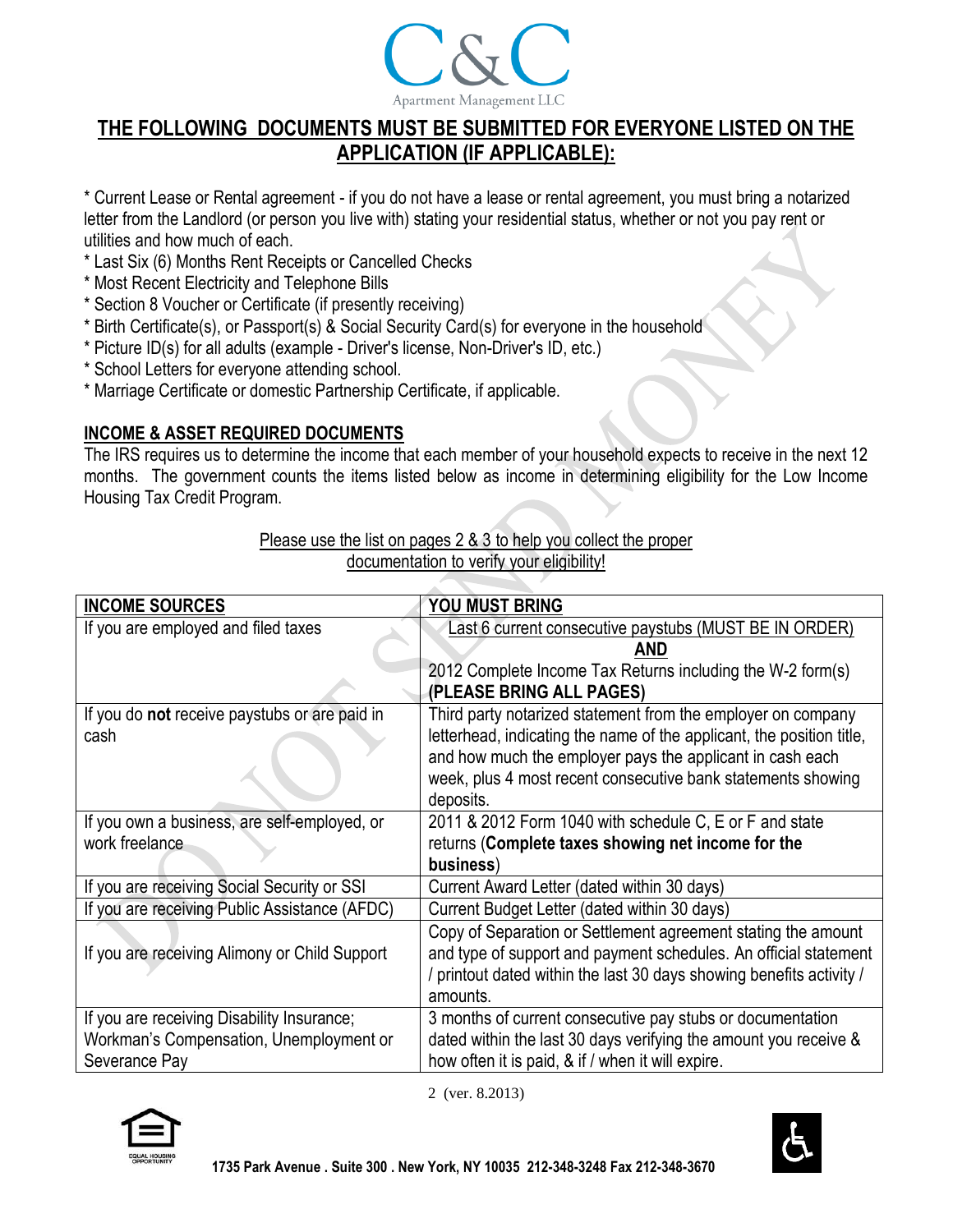

| If you are receiving Pension Payments            | Current Award Letter (dated within 30 days) and Most recent        |
|--------------------------------------------------|--------------------------------------------------------------------|
|                                                  | quarterly pension account statement                                |
| If you are receiving Veteran's Benefits          | Current Award Letter (dated within 30 days)                        |
| If you are receiving any other form of periodic  | Verification of type of income. Notarized statement or affidavit   |
| income. Recurring contributions and gifts        | signed by the person providing the assistance giving the purpose,  |
|                                                  | dates, and value of gift.                                          |
| <b>ASSET SOURCES</b>                             | YOU MUST BRING                                                     |
| If you have a Checking Account                   | Last Six (6) Monthly Bank Statement - ALL PAGES                    |
| If you have a Savings Account                    | Passbook or Last month bank statement-ALL PAGES                    |
| If you have a Money Market Account               | Latest Statement of Account- ALL PAGES                             |
| If you have any Stocks or Bonds                  | Latest Statement of Account showing value of stocks or bonds       |
|                                                  | and earnings credited to you. Quotes from stockbrokers that        |
|                                                  | verify penalties and reasonable costs incurred to convert asset to |
|                                                  | cash-ALL PAGES                                                     |
| If you receive income from a Trust               | Documentation dated within the last 30 days verifying the amount   |
|                                                  | you receive & how often it is paid, & if / when it will expire-ALL |
|                                                  | <b>PAGES</b>                                                       |
| If you receive income from a Pension             | Documentation dated within the last 30 days verifying the amount   |
|                                                  | you receive & how often it is paid, & if / when it will expire-ALL |
|                                                  | <b>PAGES</b>                                                       |
| If you have a retirement fund (from a current or | Most recent statement verifying contributions and present amount   |
| previous employer)                               | in fund account-ALL PAGES                                          |
| If you own any real property (residential,       | Copy of title, mortgage and/or deed of trust. Include current      |
| commercial, industrial, or vacant land, etc)     | value estimate and any loans or liens against such property-       |
|                                                  | <b>ALL PAGES</b>                                                   |

### **RESIDENTIAL HISTORY**

 If you have ever had a landlord file legal action against you through Housing Court, **FOR ANY REASON**, bring a copy of all stipulations entered into, and a copy of the final judgment (documentation does not guarantee the approval of your application).

#### **OVERALL CREDIT HISTORY**

• If you have ever had any credit problems or disputes, such as unpaid bills, accounts in collection, late payments, accounts closed by the creditor with whom you had the account, bankruptcy, etc. - bring copies of all correspondence showing resolution of these bad debts, and copies of any court order of bankruptcy. **Please note that credit can be an important factor in determining eligibility. We encourage all applicants (each adult household member) to obtain a credit report for your own information before coming to our office for your appointment, so that you can provide any documentation of debts paid that still appear on your report or a detailed letter of explanation at the time of your initial interview. Credit 'in repair' does not constitute credit in 'good standing'. Money orders are not refundable for credit / background check. C&C will obtain our own credit screening to process your application. You can request a free credit report one time each year at [www.annualcreditreport.com.](http://www.annualcreditreport.com/) We cannot accept copies of credit reports provided by applicants.**



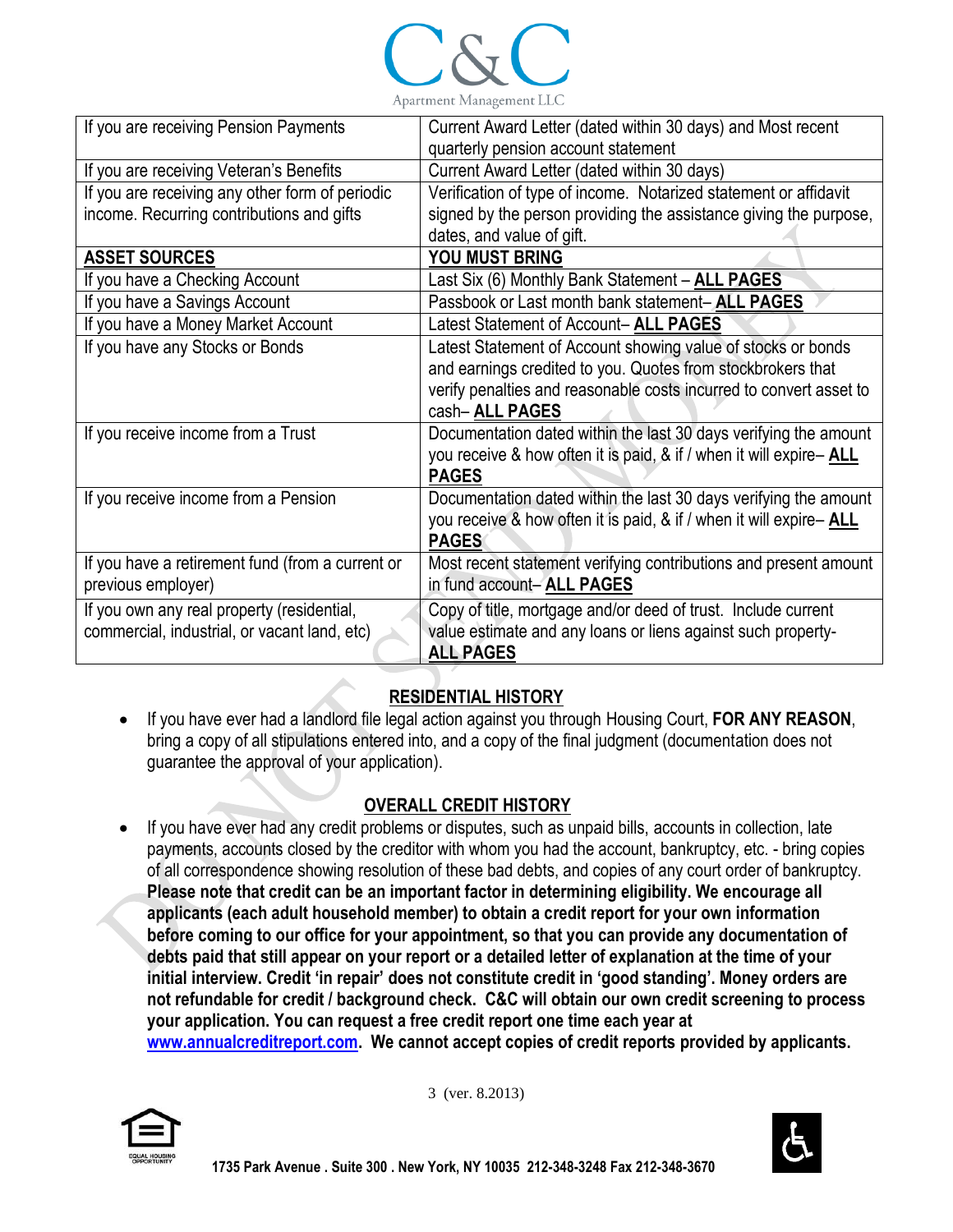|                                                                                                                                                                                                                                                                                                             | <b>RENTAL APARTMENT APPLICATION</b>                                                             |                              |  |  |
|-------------------------------------------------------------------------------------------------------------------------------------------------------------------------------------------------------------------------------------------------------------------------------------------------------------|-------------------------------------------------------------------------------------------------|------------------------------|--|--|
| Desired Apt Size<br>Studio<br>1 Bedroom<br>2 Bedrooms<br>3 Bedrooms<br>П                                                                                                                                                                                                                                    | Location Desired (Number Your Preference 1,2,3)<br>Manhattan<br><b>Brooklyn</b><br><b>Bronx</b> |                              |  |  |
| <b>Instructions:</b><br>1. Only one (1) application per family.<br>2. All areas of the application must be filled out completely and accurately. Write N/A if a section does not<br>apply.<br>3. This application must be signed by all persons over the age of 18 in the household.<br>A. Name and Address |                                                                                                 |                              |  |  |
| Name                                                                                                                                                                                                                                                                                                        |                                                                                                 |                              |  |  |
| <b>Current Address:</b>                                                                                                                                                                                                                                                                                     |                                                                                                 | (Number, Street, Apt. #)     |  |  |
| How long have you been living at this address?                                                                                                                                                                                                                                                              | years                                                                                           | (City, State, Zip)<br>months |  |  |
| Home Phone No. () Work Phone No.                                                                                                                                                                                                                                                                            |                                                                                                 |                              |  |  |
| Cellular Phone No. (                                                                                                                                                                                                                                                                                        | E-mail Address:                                                                                 |                              |  |  |

Apartment Management LLC

#### **B. Household Information**

How many persons in your household, including yourself, WILL LIVE IN THE UNIT FOR WHICH YOU ARE APPLYING?

List all of the people WHO WILL LIVE IN THE UNIT FOR WHICH YOU ARE APPLYING, start with yourself, *and provide the following information. Add additional pages if necessary.*

| <b>Full Name</b> | Relationship<br><b>To Applicant</b> | Age | <b>Sex</b><br>M/F | Occupation<br>(Write "In School",<br>if attending school |
|------------------|-------------------------------------|-----|-------------------|----------------------------------------------------------|
|                  | <b>SELF</b>                         |     |                   |                                                          |
|                  |                                     |     |                   |                                                          |
|                  |                                     |     |                   |                                                          |
|                  |                                     |     |                   |                                                          |
|                  |                                     |     |                   |                                                          |
|                  |                                     |     |                   |                                                          |



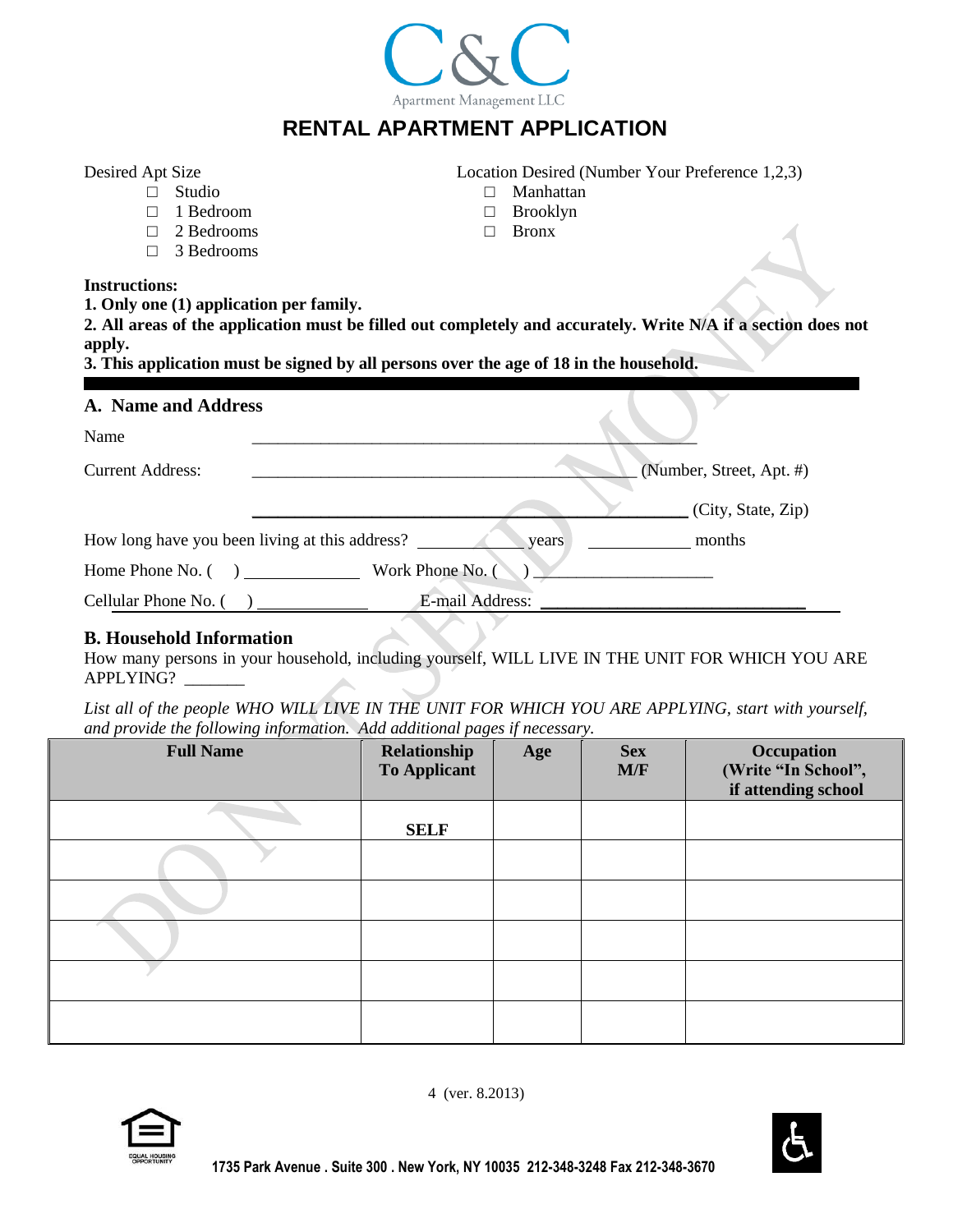

#### **C. Income from Employment**

*List all full and/or part-time employment before taxes for ALL HOUSEHOLD MEMBERS including yourself WHO WILL BE LIVING WITH YOU in the residence for which you are applying. Include selfemployed earnings, commissions, and bonuses.*

| <b>Household Member</b> | Name & Address of Employer | <b>Yrs at Job</b> | <b>Gross Annual</b><br><b>Earnings</b> |
|-------------------------|----------------------------|-------------------|----------------------------------------|
|                         |                            |                   |                                        |
| 2.                      |                            |                   |                                        |
| 3.                      |                            |                   |                                        |
| 4.                      |                            |                   |                                        |
| 5.                      |                            |                   |                                        |

#### **Total Gross Household Earnings** \_\_\_\_\_\_\_\_\_\_\_\_\_\_\_\_\_\_\_\_\_\_\_\_\_\_\_\_\_\_\_\_

#### **D. Income from Other Sources**

*List all other income, for example, welfare (including housing allowance), AFDC, Social Security, S.S.I., pension, disability, compensation, unemployment compensation, Interest Income, babysitting, care taking, alimony, child support, annuities, dividends, ,income from rental property, Armed Forces Reserves, scholarships, and/or grants.*

| <b>Household Member</b> | <b>Type of Income</b> | <b>Amount</b> |
|-------------------------|-----------------------|---------------|
| ī.                      |                       |               |
|                         |                       | Φ<br>per      |
| 2.                      |                       |               |
|                         |                       | per           |
| 3.                      |                       |               |
|                         |                       | Φ<br>per      |
| 4.                      |                       |               |
|                         |                       | Φ<br>per      |
| 5.                      |                       |               |
|                         |                       | per           |

#### **Total Income from Other Sources** \_\_\_\_\_\_\_\_\_\_\_\_\_\_\_\_\_\_\_\_\_\_\_\_\_\_\_\_\_\_\_\_

#### **E. Total Annual Household Income (add totals for sections C&D)**

Add all income listed above and indicate the total earned for the year: \$ per year.



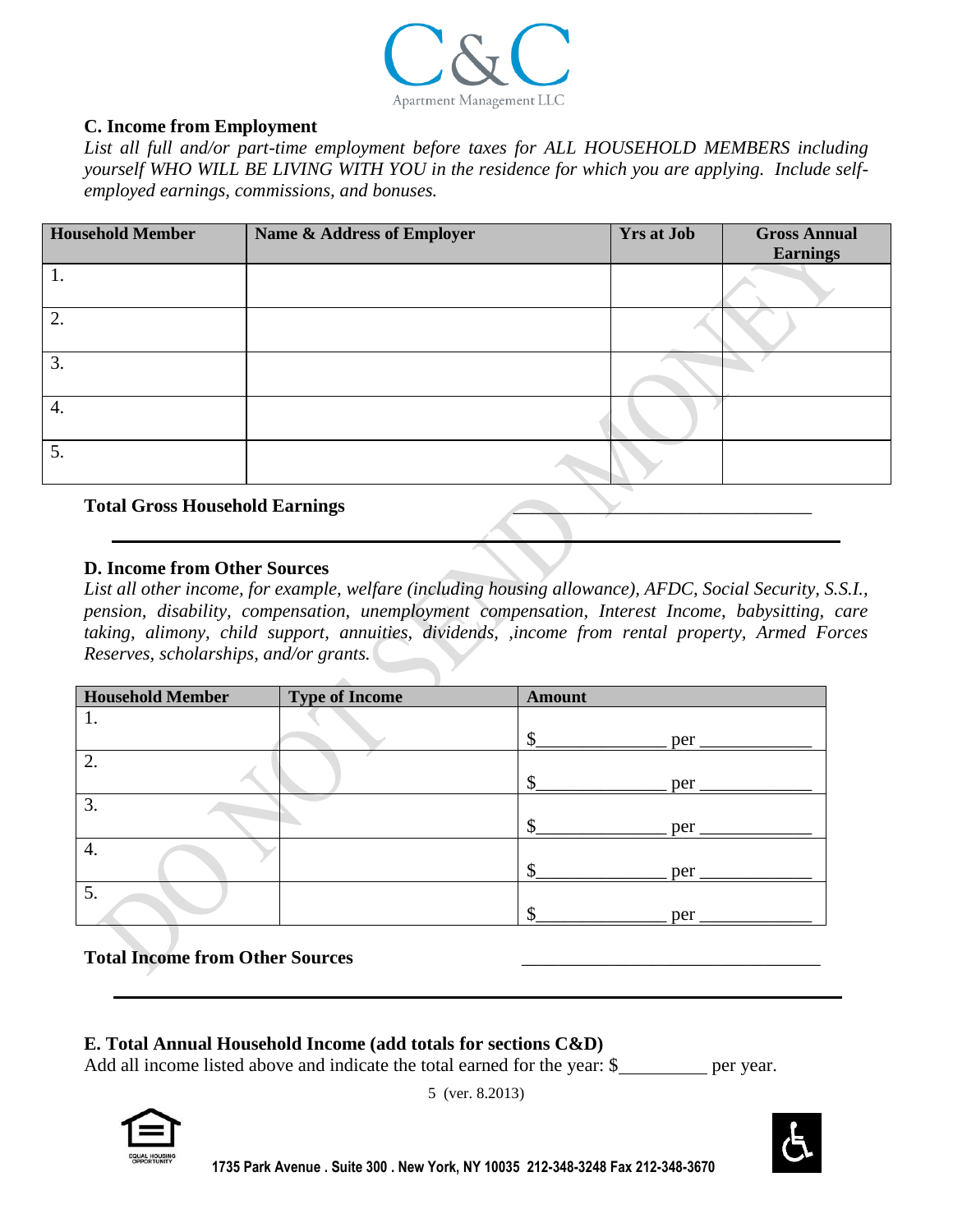

#### **F. Assets**

|                                             | <b>Name of Bank/Branch Address</b> |
|---------------------------------------------|------------------------------------|
|                                             |                                    |
| <b>Checking Accounts</b>                    |                                    |
|                                             |                                    |
|                                             |                                    |
| <b>Savings Account</b>                      |                                    |
|                                             |                                    |
|                                             |                                    |
| CD's, Stocks, Bonds,<br><b>Pension Plan</b> |                                    |
|                                             |                                    |

#### **G. Current Landlord**

Landlord's Name:

(If you are living in a public housing project write "NYCHA". If you are living in a City-owned ("In-Rem") building write ("HPD"). If you live with relatives write "Relative/Parents" or "Relative/Cousin" etc.

| Landlord's Address:    | (Number, Street, Apt#) |
|------------------------|------------------------|
|                        | (City, State, Zip)     |
| Landlord's Phone No. ( |                        |

#### **H. Current Rent**

What is the total rent on the apartment where you currently live or are staying temporarily? \$ \t\t 00 per month

How much do you contribute to the total rent on the apartment? (If you do not contribute, write "0") \$ \_\_\_\_\_\_\_\_\_\_\_\_\_\_\_.00 per month



.

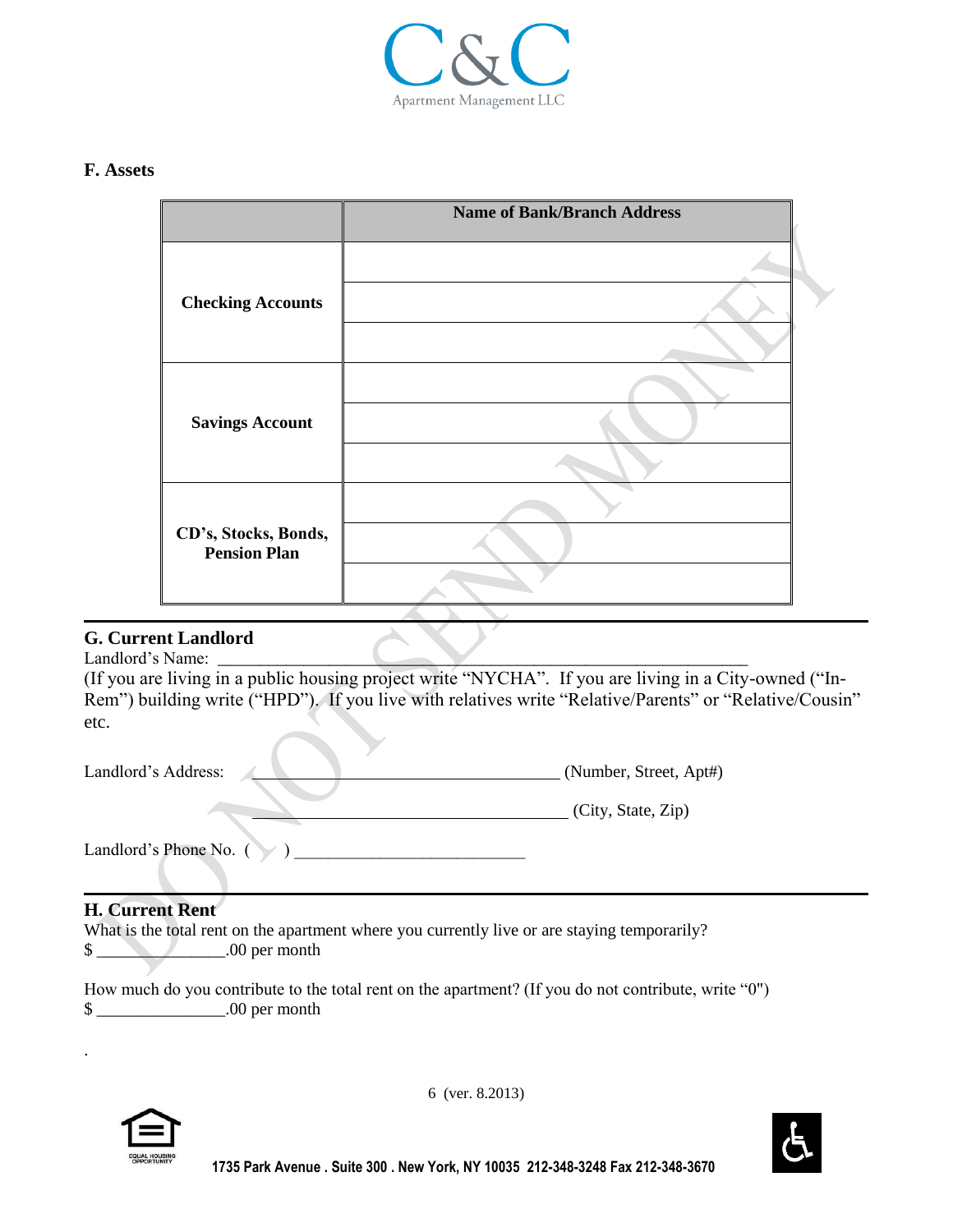

Why are you moving? Check all that apply:

| [ ] Living with parent                                                | [ ] Do not like neighborhood                       |
|-----------------------------------------------------------------------|----------------------------------------------------|
| [ ] Not enough space                                                  | [ ] Living with relatives or another family        |
| Homeless                                                              | $\lceil$ Rent too high                             |
| [ ] Bad housing conditions                                            | [ ] Increase in your family size (marriage, birth) |
| [ ] Current apartment not suitable for<br>person(s) with disabilities |                                                    |
| [ ] Health Reasons                                                    | 1 Other:                                           |

#### **I. Section 8 Housing Assistance**

Are you presently receiving a Section 8 housing certificate or voucher?

 $[$   $]$   $\gamma$ es  $[$   $]$   $\gamma$ o

Are you presently receiving any housing assistance program OTHER than Section 8?

 $[$   $]$  Yes  $[$   $]$  No

If yes, what type? \_\_\_\_\_\_\_\_\_\_\_\_\_\_\_\_\_\_\_\_\_\_\_\_\_\_\_\_\_\_\_\_\_\_\_\_\_\_\_\_\_\_\_\_\_

Please answer "Yes" or "No". This information will not affect the processing of the application.

#### **J. Source of Information**

How did you hear about this development?

[ ] Newspaper [ ] Sign Posted on Building

[ ] Local Organization or Church [ ] Friend

[ ] A City "affordable housing" hotline listing new ads for the month

- [ ] AM New York/METRO Paper (please specify):
- $\lceil$   $\rceil$  Other:

#### **K. Statistical Information**

**The following information is required for statistical purposes so that the Department of Housing and Urban Development (HUD) may determine the degree to which its programs are utilized by minority Families.**  Providing this information will not affect the processing of your application.

RACIAL GROUP IDENTIFICATION (Please check only one from this group which best identifies the applicant.

(a) White (a) Black or African American (b) Black or African American ( ) Asian ( ) American Indian or Alaska Native ( ) American Indian or Alaska Native & White ( ) Native Hawaiian or Other Pacific Islander (a) Asian & White ( ) Black or African American & White

- ( ) American Indian or Alaska Native & Black or African American
- ( ) Other Multi Racial: \_\_\_\_\_\_\_\_\_\_\_\_\_\_\_\_\_\_\_\_

ETHNICITY: (check **only one** from this group)

\_\_\_\_\_\_\_\_\_\_\_\_\_Hispanic \_\_\_\_\_\_\_\_\_\_\_\_\_\_\_Non-Hispanic